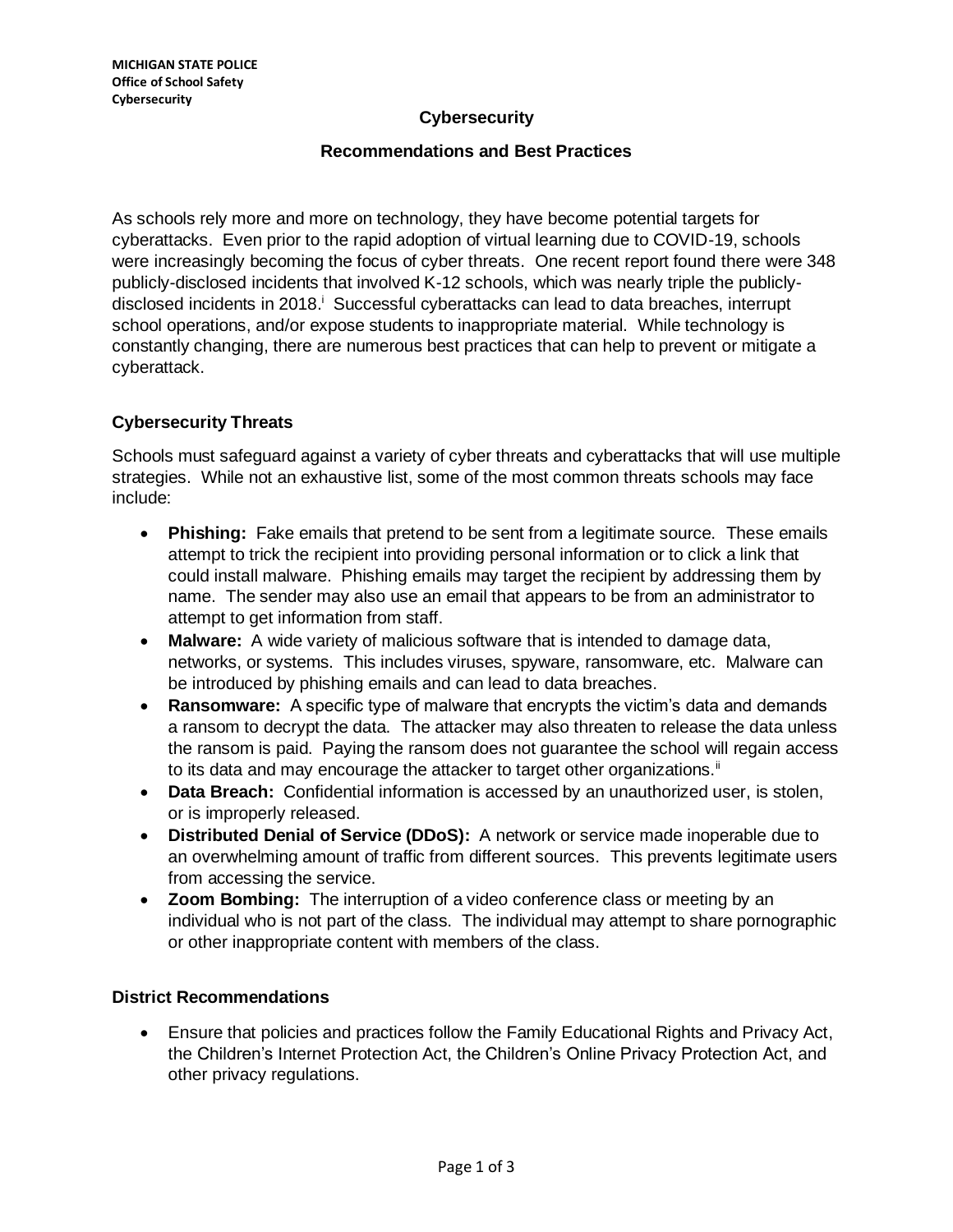- Incorporate cybersecurity policies into the school or district's Emergency Operations Plan.
- Review policies regarding the use of technology and distance learning and ensure policies address requirements for informational security. Ensure that the entire school community is aware of the policies.
- Ensure staff understands the process for having new tools (e.g., software, applications, browser extensions, plugins, add-ons, etc.) approved.
- Back up sensitive data regularly on an external device that is not connected to the internet. If a ransomware attack occurs, the backup data will not be encrypted if it is separate from the network.
- Use virtual private networks (VPNs) to encrypt traffic if possible.
- Require two-factor authentication (2FA).
- Use strong email spam filters to prevent phishing emails from reaching end users.
- Ensure that content filtering works off campus. School issued Wi-Fi hot spots should have content filtering enabled.

# **Recommendations for Students and Staff**

Cybersecurity is the responsibility of the entire school community. Both students and staff could be possible targets of a cyberattack so it is important to promote best practices for all stakeholders. Some best practices both students and staff should follow are:

- Require students and staff to agree to an Acceptable Use Policy.
- Only use approved software and tools for school-related work.
- Ensure students and staff keep all devices updated.
- Restrict the ability of students and staff to install software on a district issued device.
- Advise students and staff that school officials or information technology personnel will not request login credentials by email, ask for credit card information, or threaten to remove access to their account if they do not click a link.
- Have a way for students and staff to easily report suspicious emails.
- Notify students and staff if phishing emails have been sent to school email accounts.
- Advise students and staff to update their home routers and use complex passwords.
- Students and staff should use a district issued device for school-related work. If this is not possible and a student needs to use a personal device:
	- o Require strong passwords to log in.
	- $\circ$  Close all other non school-related windows and applications while doing schoolrelated work.
	- o Keep the device up to date and use an anti-virus software.
	- $\circ$  Advise parents that content filtering will not work on personal devices. Advise parents to enable content filtering on their home network.

### **Recommendations for Online Meetings**

Virtual learning has unique cybersecurity challenges. It is important to keep class meetings private, student and staff information secure, and to ensure that classes are not interrupted by